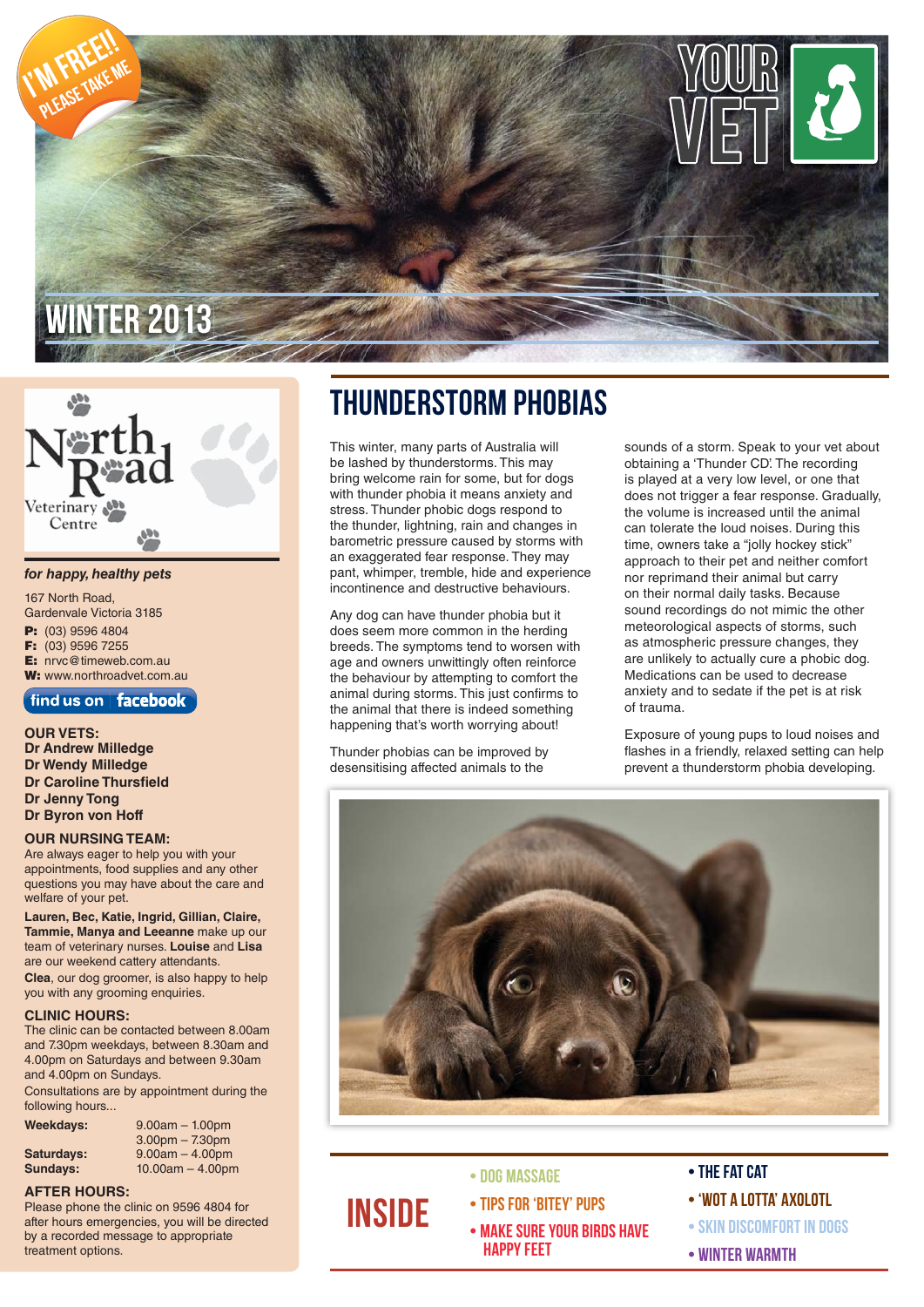# Dog Massage

As in humans, massaging your dog can be a complimentary treatment for their wellbeing. It can be beneficial to the muscles, joints, digestive, nervous and immune systems of your dog. In fact massage is increasingly being used on all types of animals, such as horses, as extra treatment and therapy.

Before you start, you must make sure that your dog is in a healthy condition. Never massage a dog that is unwell, for example if they have a fever, are in shock, have cancer. It is also important to avoid areas of swelling.

Do not massage your dog directly before or after a feed. At least two hours either side is a good idea. If you have a high energy dog, it can be good to take them for a walk first so they are a little more relaxed.

To start with you are just placing your hands on the dog, saying hello and getting them comfortable with the situation. Then you can move on to the next stage. During this stage apply pressure evenly in a fluid motion across your dog's body, keeping your fingers closed and leading gently with your thumb. The warm up can be used over most of your dog's body. Here are some pointers for movements:

- Stroke all the way down the side of the dog's neck to its shoulder then to the top of its leg. Next go down the neck again and between the front legs and onto the chest.
- From the top of the shoulder move down the shoulder to the top of the leg. Then massage all the way down both sides of the spine.
- After the spine begin from the top of your dog's back leg moving down to the front leg and massage.
- The next stage is under your dog's tail and including all of the muscular area of their back leg.
- Repeat these movements on the other side.

There are a few variations and techniques that you might like to look into trying out such as Passive Touch and Petrissage (kneading, skin rolling and light pinching). You can find instructional videos and tips to help your technique and find what works best for you and your pet. Check out How to Massage your Dog at www.monkeysee.com/play/2163 how-to-massage-your-dog.



# Tips for dealing with 'bitey' pups

A pup's main tool of exploration is his mouth and a set of pointy baby teeth. These can make any boisterous puppy game a painful experience for their owner, so pups need to be taught acceptable play behaviour.

When mouthing behaviour becomes nippy or too exuberant, use a short sharp verbal command such as "NO" or "BA" Hopefully this will stop the pup in his tracks and give you a moment to regroup. Remove your hands from his mouth, ask him to sit and reward him with a treat and a pat. If the pup has progressed past the point of listening, he should be placed in a 'time-out' area, such as the laundry, to settle down until he can play nicely again.

Never hit a puppy, especially on his nose or around his face. This creates head-shy animals, who may bite from fear when hands approach them.

Provide suitable toys as substitutes for hands. Pups need to learn that toys are acceptable to chew on but hands are not.

Encourage retrieving games but avoid tug-ofwar games. It is highly likely that you will tire of tug-of –war long before your puppy does. He will perceive your eventual disinterest as a 'win' which, in his mind, elevates him in the family hierarchy.

As tempting as floppy jowls are, avoid grabbing them and rough-housing with your pup. This tends to cause over excitement, and stimulates mouthing behaviour.

Children also need to be taught how to behave around puppies. The squealing and flapping arm movements of excited children stimulates puppies to mouth and jump up to try and catch the tantalising waving fingers. Get the children to tuck their hands in their armpits until the puppy is less excited, then they may pat him or use a toy to play with him.

Be sure to provide plenty of exercise and environmental enrichment (bones, chew-toys and sacrificial digging areas in the garden) for your puppy. This will alleviate boredom and may make a pup a little less likely to use you as their chew-toy and plaything.

Persevere with all of the above - young dogs can learn new tricks very quickly.



### Make sure your birds have happy feet



Budgies and other caged birds can suffer from the comically named condition Bumblefoot. This disease is no laughing matter for the bird concerned and results in swollen, painful feet. Bumblefoot is caused by bacteria entering the bird's foot through damaged tissue. Birds kept in cages where the perches are all the same diameter are at increased risk of this condition because of constant pressure and wear on one particular area of their foot. Using perches with differing widths and textures will vary the point of contact with the foot and help prevent pressure areas. A tree branch (from a non toxic species) is ideal and will help keep those feet happy.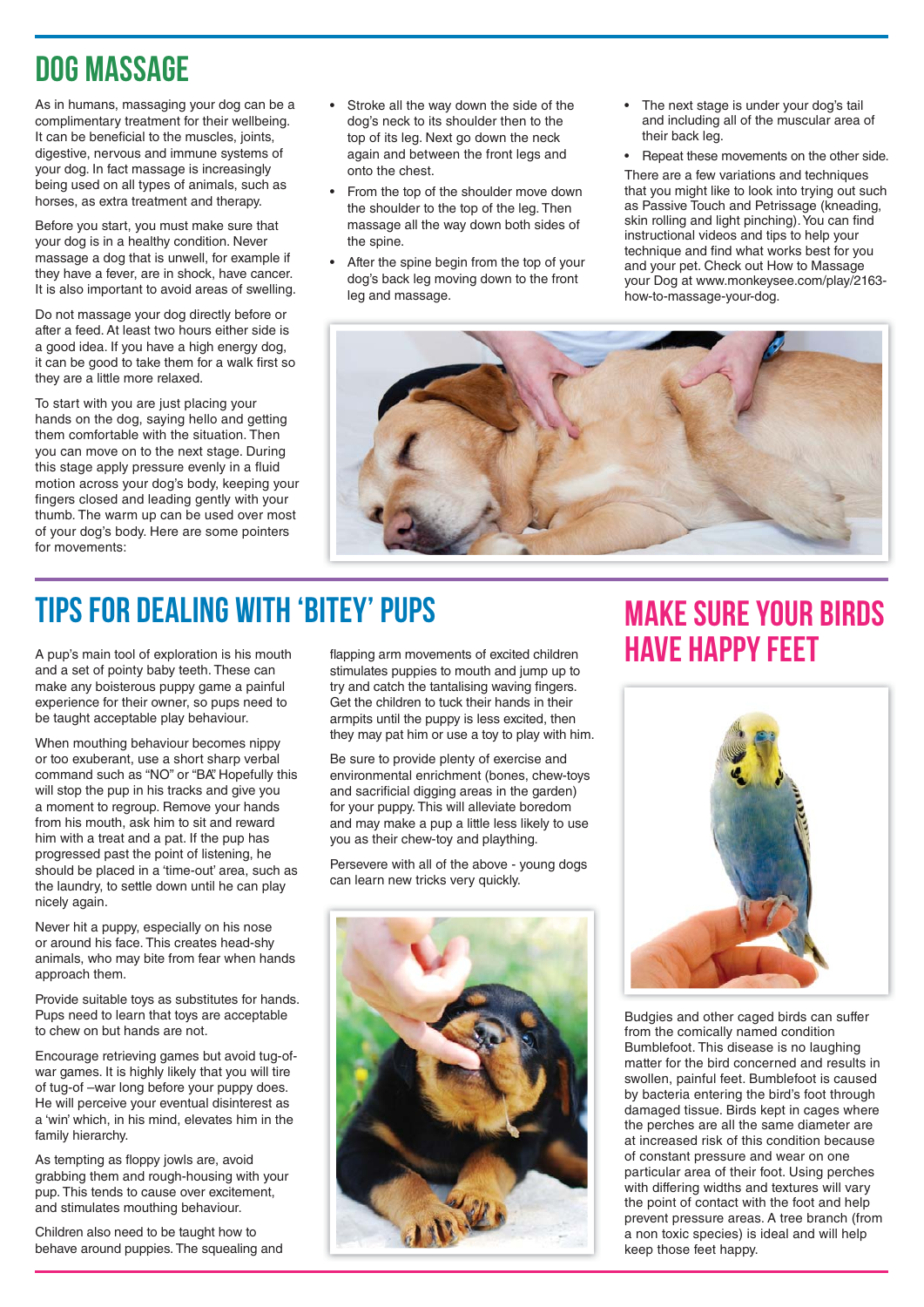# The Fat Cat

Obesity is becoming an increasingly serious problem for our pet cats. Many cats are kept indoors and have markedly reduced activity levels. This combined with a readily available food source (delivered with minimal nagging by a kind, loving owner) often leads to a weight issue. Cats are particularly predisposed to many weight related diseases. Obesity causes insulin resistance resulting in diabetes mellitus (sugar diabetes). In addition, fat cats commonly suffer from arthritis and skin conditions.

Care must be taken when dieting a fat cat, as severe calorie restriction can result in a liver condition called hepatic lipidosis. Your vet will be able to recommend a suitable diet and the correct quantity to be fed each day. Use a smaller food bowl so that psychologically you are not quite so aware of the reduced

amount the cat receives. This also reduces the damage when you are tempted to fill the bowl! Have a cup measure with the correct amount of food marked so that there is no guesswork with meal size. Any 'snacks' or 'treats' fed throughout the day need to come from this allotted quantity of food.

Encourage your cat to exercise. Tie feathers to string and then pull these across the floor. Use laser pointers (carefully!) to dance a little light up and down the wall for the cat to chase. Invest in catnip-stuffed pillows, jingly toys, windup mice - whatever it takes to get your cat off the sofa and trotting around.

Finally, stick with the program! Weight loss needs to be a slow, gradual affair. Use your vet's weighing scales regularly to check your cat's progress and adjust their diet accordingly.



# 'Wot a lotta' Axolotl

The axolotl or 'Mexican walking fish' is a rather grotesque looking amphibian, which makes a fascinating pet. Most amphibians, such as frogs, have a life cycle that involves the development of eggs into a larval stage (the tadpole) then onto an adult form (the frog), which can survive on land and in the water. The axolotl is unusual in that it is a type of salamander, which never reaches its adult form and consequently spends all its life in water. Despite being a larval form, the axolotl still reaches adulthood and is able to reproduce.

Axolotls range in size from 18-35cm and come in a variety of colours including white, grey, black, brown and a golden colour. They have

exuberant, external, fluffy gills through which they breathe. They do have very basic lungs and can occasionally be seen rising to the water surface and taking a gulp of air. Their amazing ability to regenerate limbs or tails, which have been bitten off by a fellow axolotl, means they have been the subjects of much laboratory investigation.

Axolotls have many specific housing and feeding requirements. The water temperature should ideally be between 14˚ and 20˚C with minimal variation. Temperatures greater than 24˚C cause stress and predispose to disease, whilst temperatures below 14˚C slow metabolism and reduce their appetite. The

base of the tank should be either fine sand or pebbles larger than 2cm, as axolotls are notorious for eating normal aquarium gravel, which can cause gut obstructions. Water filtration systems need to be appropriate for the size of the tank as both over and underfiltration can cause problems. Axolotls can be fed a combination of live and pelleted foods but prefer food that sinks rather than floats on the surface of the water.

As with any pet ownership it pays to investigate the specific needs of your new pet. Many problems are related to poor husbandry, so seek help in setting up your axolotl's tank and hopefully it will live a long and happy life.



#### **ACROSS**

- 3. What will many parts of Australia be lashed by over Winter?
- 8. Kneading, skin rolling and light pinching.
- 9. In which types of breeds of dogs is a thunder phobia more common?
- 10. An **type bed traps** warmth and prevents breezes.
- 11. Mexican walking fish.

#### **DOWN**

- Some dogs suffer from Flea Bite \_\_\_\_\_\_\_\_\_\_\_\_\_\_\_\_.
- and other caged birds can suffer from **Bumblefoot**
- 4. Avoid areas of what when massaging your dog?
- 5. What condition is caused by bacteria entering a bird's foot?
- 6. What do fat cats commonly suffer from?
- 7. What is more important than bathing to keep your dogs coat in good condition?



Each of the words can be found in this issue of "Your vet". Answers are shown on bottom of the back page.